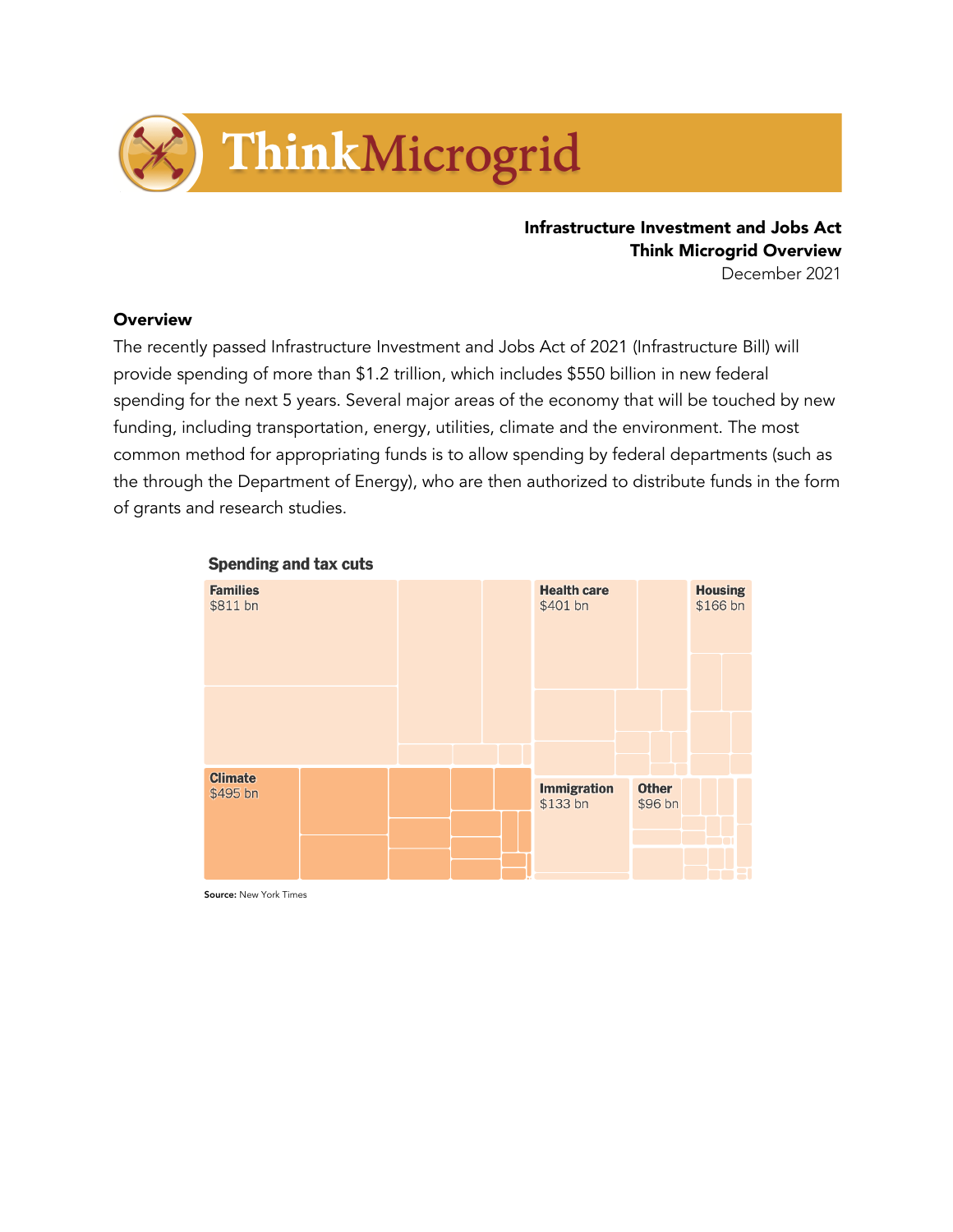

Source: Washington Post

## Review of Sections Relevant to Microgrids

Based on section-by-section review of the legislation, roughly \$41.49 billion of available funding is appropriated to the creation of grant programs, research studies, and working groups that are relevant to the microgrid market in varying degrees. Provisions of interest are defined as sections that broadly cover the following areas:

- Resilience
- Grid modernization and flexibility, smart grid
- Capital upgrades
- Transportation electrification
- Emergency response and mitigation
- Cybersecurity and security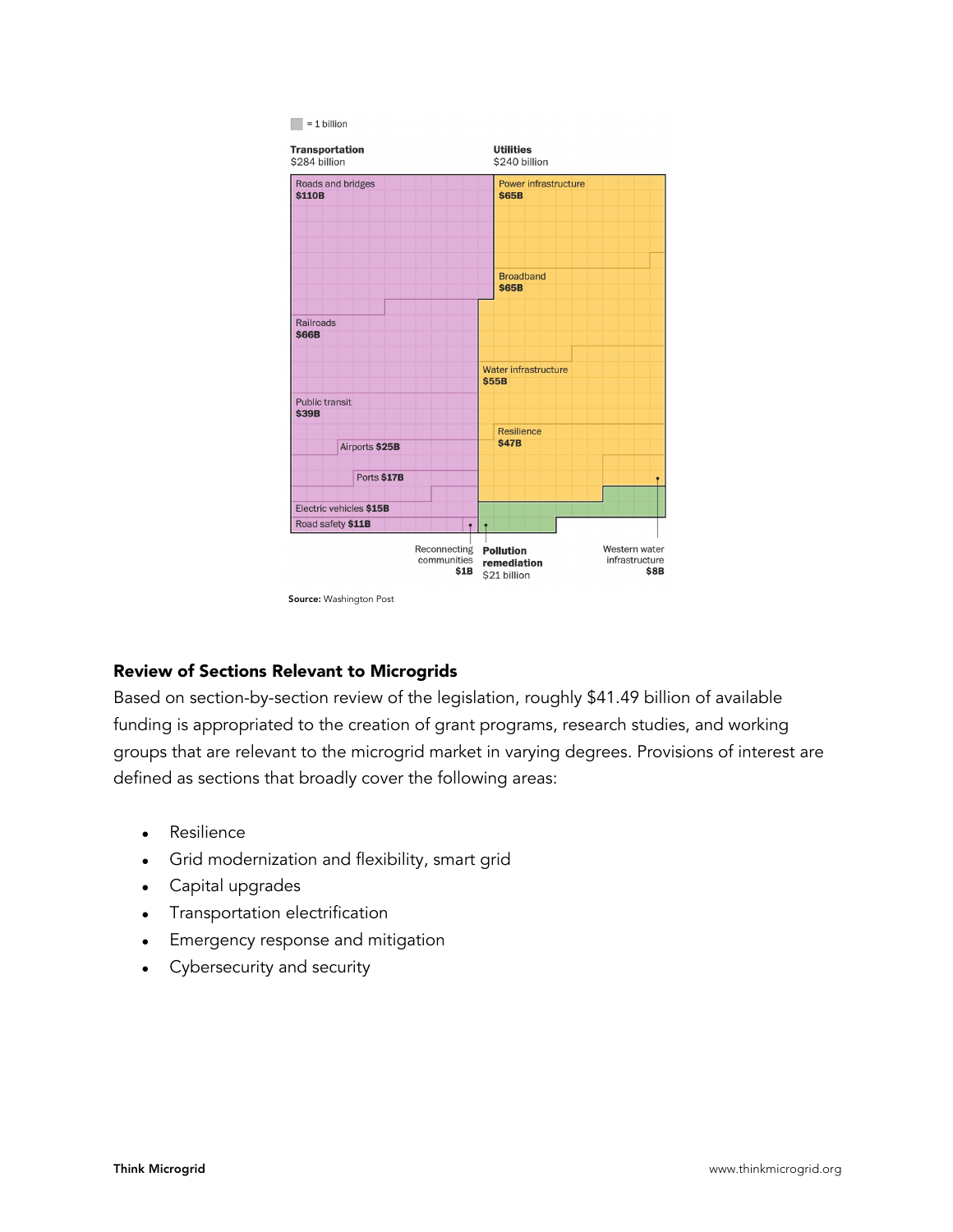

## \$41.49B of Microgrid-relevant funding and programs

Figure: Breakdown of funding relevant to the microgrid market by subdivision title

The term "microgrid" was mentioned a total of 5 times in the entirety of the bill, appearing in three separate sections. These sections encompass \$13.5 billion of the \$41.49 billion determined to be broadly related to the microgrid market. Details on funding available as well as a description of said programs are listed below.

| <b>Section</b> | Title                                                                                      | <b>Funding</b> | <b>Description</b>                                                                                                                                                                    |
|----------------|--------------------------------------------------------------------------------------------|----------------|---------------------------------------------------------------------------------------------------------------------------------------------------------------------------------------|
| 40101          | Preventing outages and<br>enhancing the resilience of the<br>grid                          | 5,000,000,000  | Grant program for states and Indian tribes for<br>hardening efforts, reducing risk of power lines<br>causing wildfires, or reduce likelihood and<br>consequences of disruptive events |
| 40103          | Electric grid reliability and<br>resilience research,<br>development, and<br>demonstration | 6,000,000,000  | Establishes program for demonstration of<br>innovative approaches to transmission, storage,<br>microgrids and distribution infrastructure for<br>resilience                           |
| 40106          | Transmission facilitation<br>program                                                       | 2,500,000,000  | Establishes a \$2.5 billion revolving Transmission<br>Facilitation loan fund for transmission facilities,<br>including microgrids                                                     |

Table 1: *Priority provisions directly relevant to microgrid stakeholders*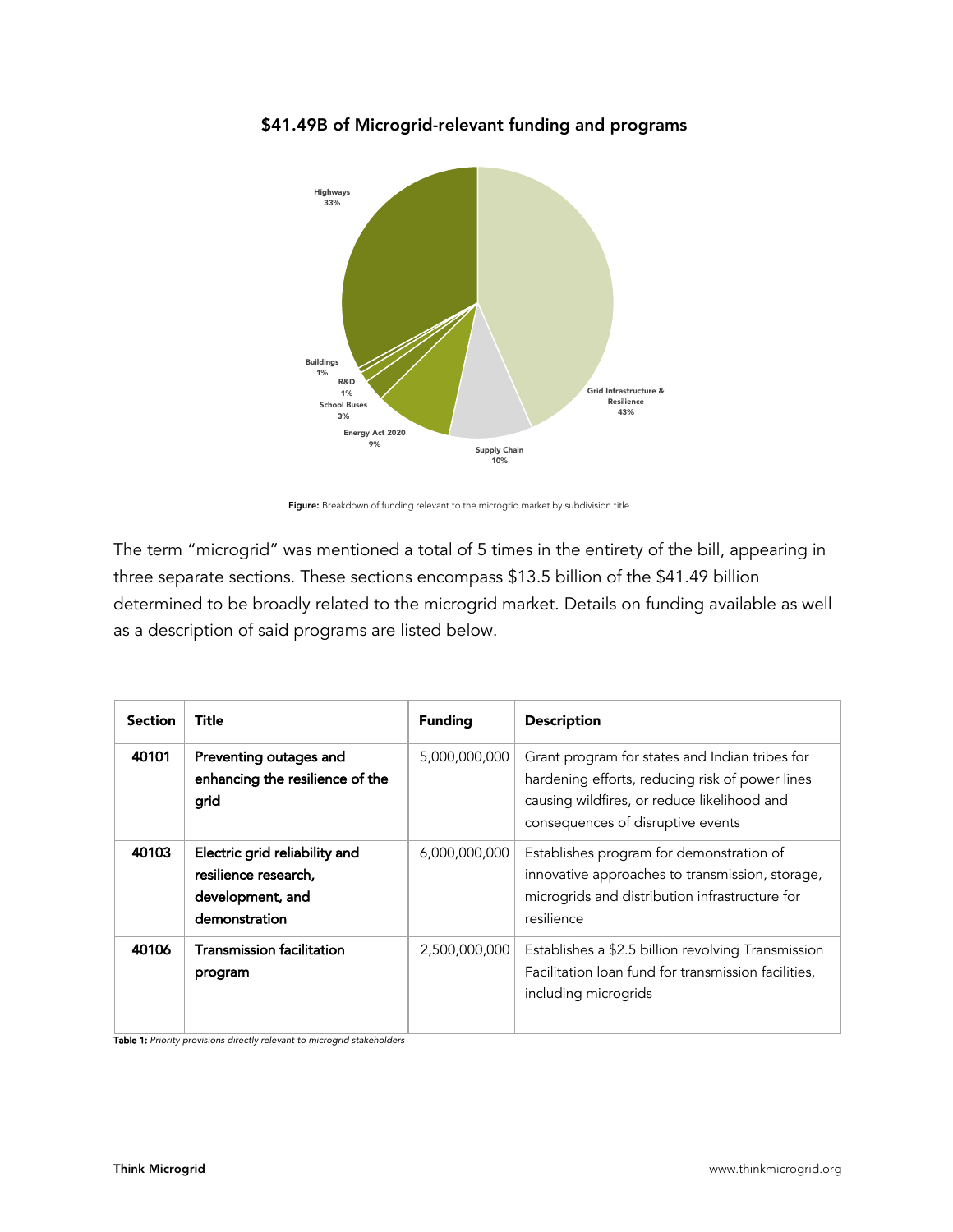Sections 40101 and 40106 are grant and loan programs that are funded by appropriations to the Department of Energy. Stakeholders can access these funds through an application process with the DOE that is specified in the sections' paragraphs in the text of the bill. Section 40103 is a research, development and demonstration program, the funding for which is also appropriated to DOE but is designated for states, tribal territories, local governments, and public utility commissions. To access funding in this section, market stakeholders will likely need to engage with state and local governments and PUCs. Section 4101 and 40103 list an array of entities that are eligible to receive funding, while 40106 instead lists the requirements for eligible projects.

| <b>Section</b> | <b>Section Title</b>                                                                               | <b>Entities/Projects Eligible for Funds</b>                                                                                                                                                                                                                     |  |
|----------------|----------------------------------------------------------------------------------------------------|-----------------------------------------------------------------------------------------------------------------------------------------------------------------------------------------------------------------------------------------------------------------|--|
| 40101          | Preventing outages and<br>enhancing the resilience of the<br>grid                                  | Electric grid operators<br>Electricity storage operators<br>Electricity generators<br>Transmission owner or operator<br>Distribution provider<br>Fuel supplier<br>Any other relevant entity, as determined by the Secretary.                                    |  |
| 40103          | Electric grid reliability and<br>resilience research,<br>development, and<br>demonstration         | States<br>$\bullet$<br>Combinations of 2 or more states<br>Indian tribes<br>Units of local governments<br>Public utility commission                                                                                                                             |  |
| 40106          | <b>Transmission facilitation</b><br>program<br>Table 2. Fligible entities and projects for funding | Projects involving:<br>Constructing new or replacing an existing transmission line<br>Increasing the capacity of an existing transmission line<br>Connecting an isolated microgrid to an existing transmission<br>or telecommunications infrastructure corridor |  |

 $\boldsymbol{z}$ : Eligible entities and projects for funding

Aside from new funding programs, the IIJA includes the creation of new working groups and studies that offer opportunities for engagement at the federal level.

Section 25006 (pg. 417) establishes an EV working group led by the secretary of energy. Non-federal stakeholders should include a representative of "a public utility regulator or association of public utility regulators," as well as a representative of "an organization representing state departments of energy or state energy planners."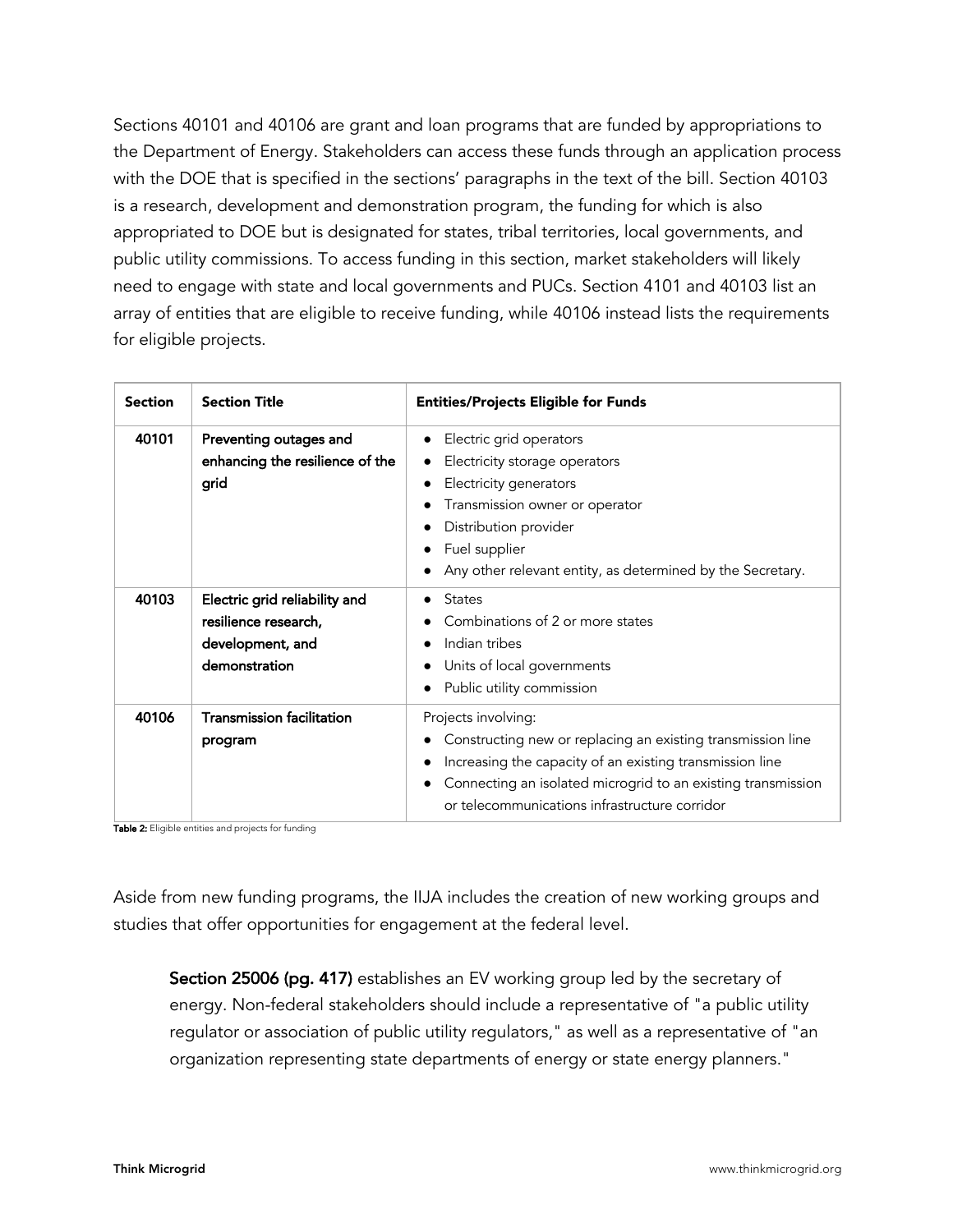Section 40111 directs the Department of Energy to conduct a study to identify barriers, codes that need revision in order to facilitate the adoption of energy storage systems across sectors. This study should involve the use of emerging storage technologies, use cases such as V2G integration and more. The DOE will receive formal input from stakeholders, the details of which are specified further on page 518 of the bill's text.

### Expansion of Smart Grid Investment Matching Grant Program

An additional \$600 million is allocated to the Smart Grid Investment Matching Grant Program per year from 2022 through 2026, for a total of \$3 billion. Qualifying investments include specialized electric-using equipment, devices, transmission and distribution equipment fitted with monitoring and communications devices, metering devices, sensors, and software that allows smart grid functions, as well as devices that allow for EVs to engage in smart grid functions.<sup>1</sup>

<sup>1</sup> Energy Independence and Security Act of 2007, pg. 299 - https://www.congress.gov/110/plaws/publ140/PLAW-110publ140.pdf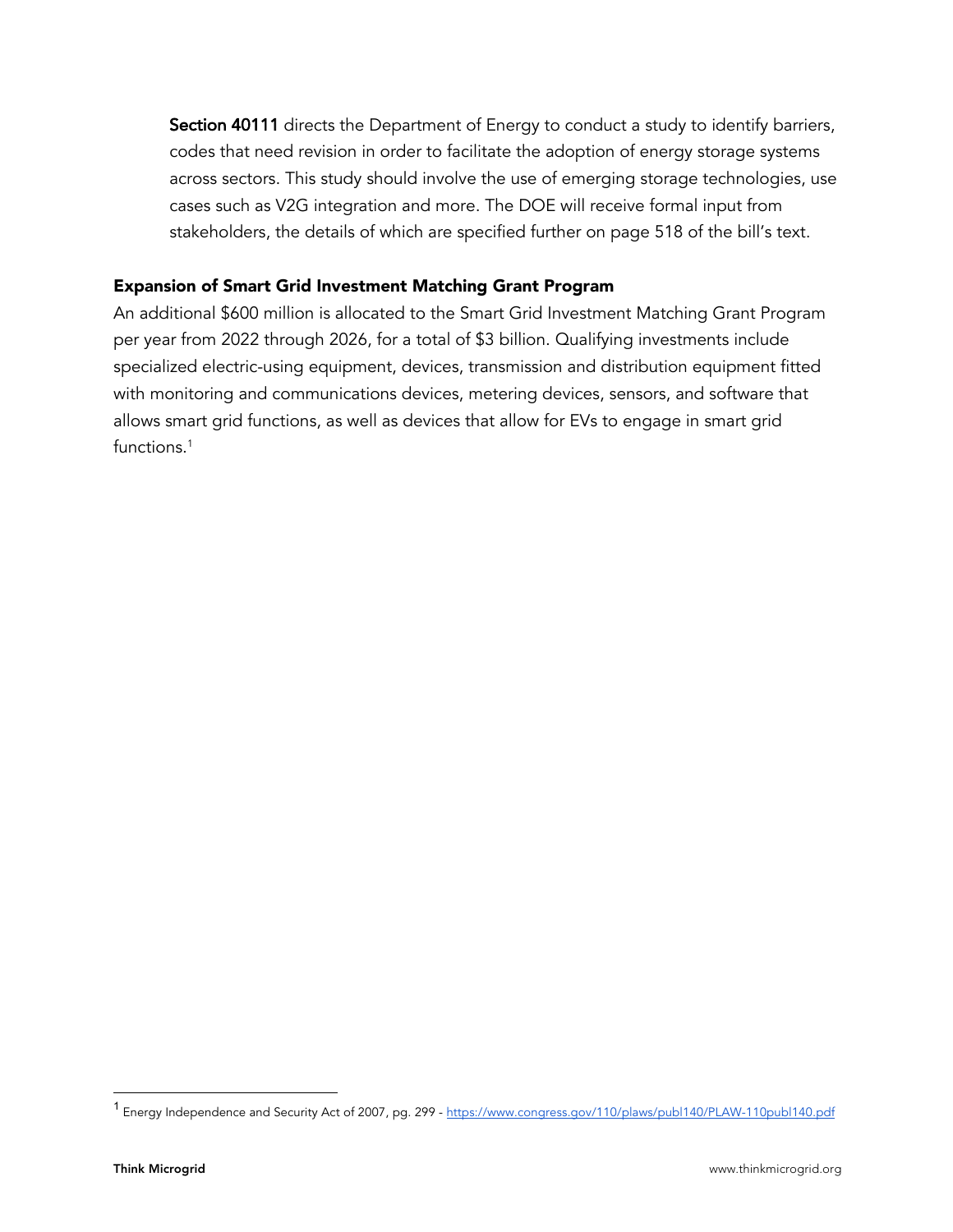# All relevant sections

IIJA Full Text - https://www.congress.gov/117/bills/hr3684/BILLS-117hr3684enr.pdf

*Note:* The "Engagement" column lists entities that will ultimately be allocating funding or receiving appropriations, and therefore are the entities that stakeholder should engage with in order to receive funds.

| Page | <b>Section</b>                                                          | <b>Funding</b> | <b>Description</b>                                                                                                                                                                                                                                                                                          | <b>Notes</b>                                                                                                                                                                                                                                                                                                                                                              | Engagement*                    |
|------|-------------------------------------------------------------------------|----------------|-------------------------------------------------------------------------------------------------------------------------------------------------------------------------------------------------------------------------------------------------------------------------------------------------------------|---------------------------------------------------------------------------------------------------------------------------------------------------------------------------------------------------------------------------------------------------------------------------------------------------------------------------------------------------------------------------|--------------------------------|
| 33   | 11109 - Surface<br>transportation block<br>grant program                |                | Funding for expanding eligibility<br>to include installation of EV<br>charging infrastructure,<br>installation and deployment of<br>current and emerging intelligent<br>transport technologies, including<br>ability of vehicles to communicate<br>with infrastructure, buildings, and<br>other road users. | Use of funds - Amounts under this<br>clause may be expended directly by<br>the state, through contracts with state<br>agencies, private entities or nonprofit<br>entities. Appropriations for this<br>program are not directly specified but<br>are a lumped together as a part of the<br>\$273.15 billion allocated to Federal-<br>Aid Highways.                         | <b>States</b>                  |
| 52   | 11115 - Congestion<br>mitigation and air quality<br>improvement program | 13,200,000,000 | Funding to reduce congestion<br>and improve air quality, including<br>EV infrastructure, priority to<br>minority and low-income<br>communities and port-related<br>emissions                                                                                                                                | Includes micro mobility, car sharing,<br>replacements or retrofits, verified<br>technologies as defined in section 791<br>of energy policy act of 2005                                                                                                                                                                                                                    | <b>States</b>                  |
| 118  | 11401 - Grants for<br><b>Charging and Fueling</b><br>Infrastructure     |                | Establishes a grant program to<br>deploy publicly accessible EV<br>charging and alternative fuel<br>infrastructure, to achieve<br>reduction in GHG and improve<br>mobility with an emphasis on<br>equitable access                                                                                          | Includes V2G. Individual grants shall<br>not exceed \$15,000,000. Eligible<br>entities: state or political subdivisions,<br>metropolitan planning org, local<br>government, special purpose district<br>or public authority, or groups of the<br>above                                                                                                                    | States, local<br>gov           |
| 125  | 11402 - Reduction of<br>truck emissions at port<br>facilities           | 150,000,000    | Includes port electrification<br>projects                                                                                                                                                                                                                                                                   | The secretary shall coordinate and<br>provide funding to test, evaluate, and<br>deploy projects that reduce port-<br>related emissions from idling trucks,<br>including through the advancement of<br>port electrification and improvements<br>in efficiency, focusing on port<br>operations, including heavy-duty<br>commercial vehicles, and other<br>related projects. | Secretary of<br>Transportation |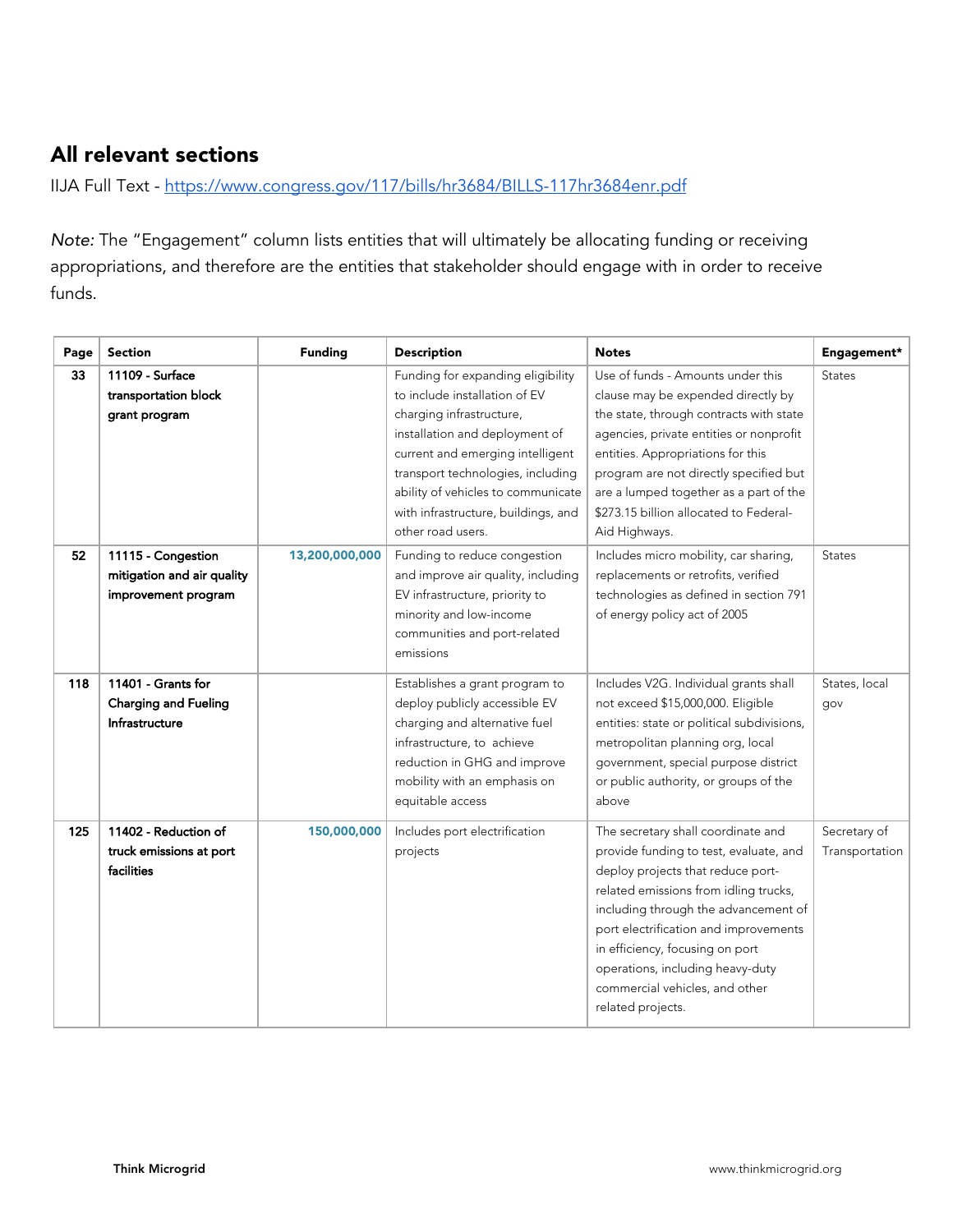| 127 | 11403 - Carbon             | <b>Funds allocated</b> | Incentives including for V2I                                  | Refer to page 127 for details on                                                      | <b>States</b>  |
|-----|----------------------------|------------------------|---------------------------------------------------------------|---------------------------------------------------------------------------------------|----------------|
|     | <b>Reduction Program</b>   | equal 2.56% of         | communication, port                                           | eligible projects, page 28 for details                                                |                |
|     |                            | what is left over      | electrification, projects or                                  | on appropriations for this section.                                                   |                |
|     |                            | after allocating to    | strategies designed to support                                |                                                                                       |                |
|     |                            | national highway       | congestion pricing, shifting                                  |                                                                                       |                |
|     |                            | freight program,       | transportation demand to non-                                 |                                                                                       |                |
|     |                            | congestion             | peak hours. Includes the                                      |                                                                                       |                |
|     |                            | mitigation and air     | acquisition, installation, or                                 |                                                                                       |                |
|     |                            | quality                | operation of publicly accessible                              |                                                                                       |                |
|     |                            | improvement            | EV or alternative fuel                                        |                                                                                       |                |
|     |                            | program, and           | infrastructure                                                |                                                                                       |                |
|     |                            | metropolitan state     |                                                               |                                                                                       |                |
|     |                            | planning program       |                                                               |                                                                                       |                |
|     |                            |                        |                                                               |                                                                                       |                |
| 133 | 11405 - Promoting          | <b>Funds allocated</b> | Competitive planning grants for                               | Refer to page 28 for details on                                                       | <b>States</b>  |
|     | resilient operations for   | equal 2.9% of          | community resilience, surface                                 | appropriations for this section.                                                      |                |
|     | transformative, efficient, | whats left over        | transportation critical load, focus                           |                                                                                       |                |
|     | and cost-saving            | after allocating to    | on extreme weather and climate                                |                                                                                       |                |
|     | transportation             | national highway       | related events.                                               |                                                                                       |                |
|     | (PROTECT)                  | freight program,       |                                                               |                                                                                       |                |
|     |                            | congestion             |                                                               |                                                                                       |                |
|     |                            | mitigation and air     |                                                               |                                                                                       |                |
|     |                            | quality                |                                                               |                                                                                       |                |
|     |                            | improvement            |                                                               |                                                                                       |                |
|     |                            | program, and           |                                                               |                                                                                       |                |
|     |                            | metropolitan state     |                                                               |                                                                                       |                |
|     |                            | planning               |                                                               |                                                                                       |                |
| 408 | 25002 - Smart community    |                        | Research center to promote                                    | Focuses more on community                                                             |                |
|     | research center            |                        | intelligent transportation system                             | transportation, still may be relevant                                                 |                |
|     |                            |                        | or smart community                                            |                                                                                       |                |
|     |                            |                        | transportation programs                                       |                                                                                       |                |
| 412 | 25005 - Strengthening      |                        |                                                               | Projects must include one of the                                                      | Secretary of   |
|     | mobility and               | 500,000,000            | Establishes a program that<br>provides grants for entities to |                                                                                       |                |
|     | revolutionizing            |                        | conduct demonstration projects                                | following: (iii) intelligent sensor-based<br>infrastructure (vii) Smart grid. Funding | Transportation |
|     | transportation grant       |                        | focused on advanced smart city                                | from the secretary                                                                    |                |
|     | program                    |                        | or community technologies and                                 |                                                                                       |                |
|     |                            |                        | systems in a variety of                                       |                                                                                       |                |
|     |                            |                        | communities                                                   |                                                                                       |                |
|     |                            |                        |                                                               |                                                                                       |                |
| 417 | 25006 - Electric vehicle   |                        | Establishes an EV working group                               | Non-federal stakeholders should                                                       | Secretary of   |
|     | working group              |                        | led by secretary of energy                                    | include a representative of "a public                                                 | Energy         |
|     |                            |                        |                                                               | utility regulator or association of                                                   |                |
|     |                            |                        |                                                               | public utility regulators," as well as a                                              |                |
|     |                            |                        |                                                               | representative of "an organization                                                    |                |
|     |                            |                        |                                                               | representing state departments of                                                     |                |
|     |                            |                        |                                                               | energy or state energy planners."                                                     |                |
| 489 | 30018 - Grants for buses   |                        | Funding for bus procurement and                               |                                                                                       |                |
|     | and bus facilities         |                        | upgrades to bus facilities, fleets.                           |                                                                                       |                |
|     |                            |                        |                                                               |                                                                                       |                |
|     |                            |                        |                                                               |                                                                                       |                |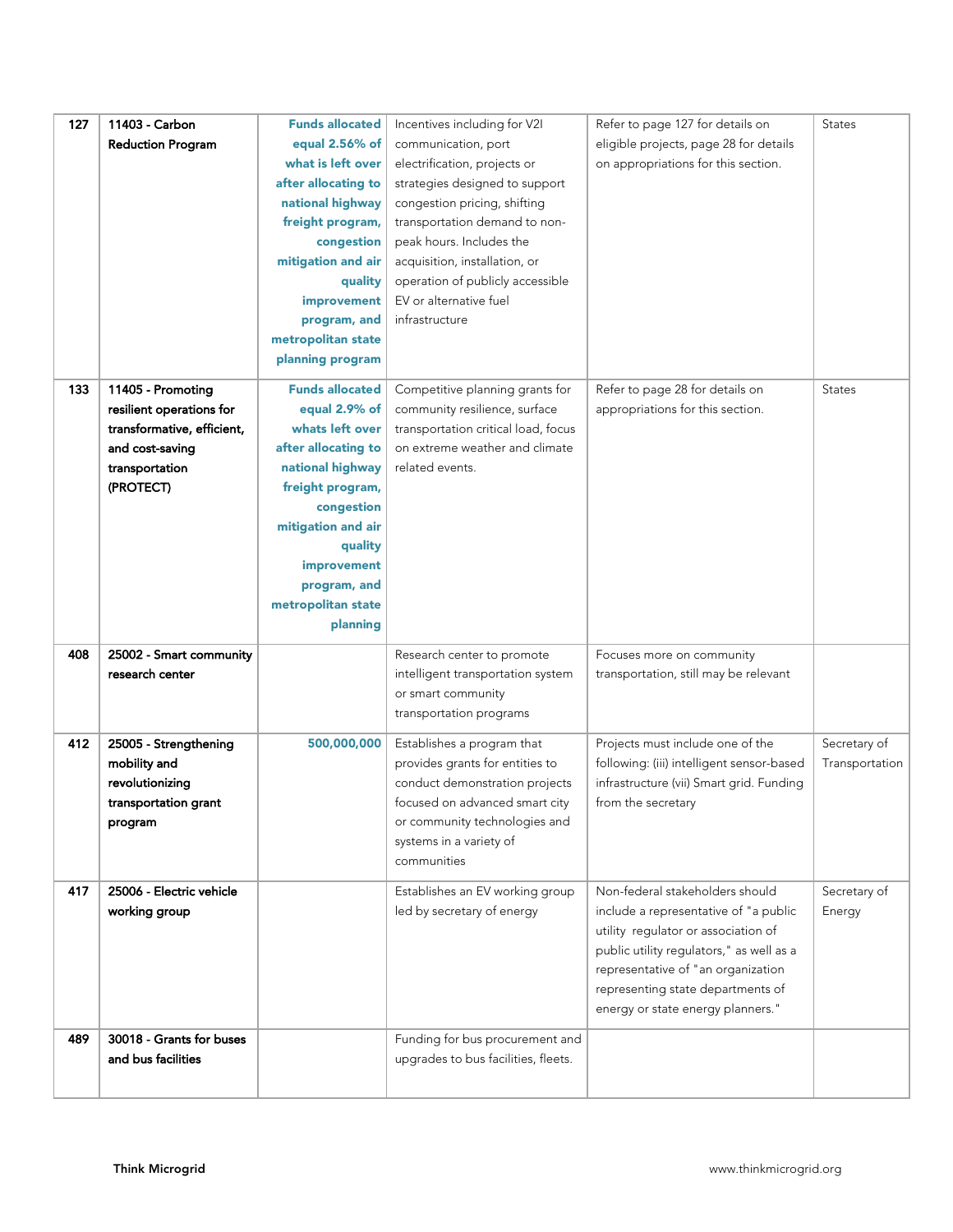| 495 | 40101 - Preventing         | 5,000,000,000 | Grant program for states and       | 50% of funding is for tribes, 50% for  | Secretary of  |
|-----|----------------------------|---------------|------------------------------------|----------------------------------------|---------------|
|     | outages and enhancing      |               | Indian tribes for hardening        | eligible entities. Used for            | Energy        |
|     | the resilience of the grid |               | efforts, reducing risk of power    | weatherization technologies and        |               |
|     |                            |               | lines causing wildfires, or reduce | equipment; fire-resistant technologies |               |
|     |                            |               | likelihood and consequences of     | and fire prevention systems;           |               |
|     |                            |               | disruptive events                  | monitoring and control technologies;   |               |
|     |                            |               |                                    | the use or construction of distributed |               |
|     |                            |               |                                    | energy resources for enhancing         |               |
|     |                            |               |                                    | system adaptive capacity during        |               |
|     |                            |               |                                    | disruptive events, including-          |               |
|     |                            |               |                                    | (i) microgrids; (i battery-storage     |               |
|     |                            |               |                                    | subcomponents; (I) adaptive            |               |
|     |                            |               |                                    | protection technologies; (J) advanced  |               |
|     |                            |               |                                    | modeling technologies.                 |               |
|     |                            |               |                                    | Eligible entities: grid operator,      |               |
|     |                            |               |                                    | storage operator, generator,           |               |
|     |                            |               |                                    | transmission operator, distribution    |               |
|     |                            |               |                                    | provider, fuel supplier, any other     |               |
|     |                            |               |                                    | relevant entity as determined by the   |               |
|     |                            |               |                                    | secretary                              |               |
| 500 | 40102 - Preventing         |               | Amends Stafford Disaster Relief is |                                        |               |
|     | outages and enhancing      |               | amended to include wildfires       |                                        |               |
|     | the resilience of the grid |               |                                    |                                        |               |
|     |                            |               |                                    |                                        |               |
| 500 | 40103 - Electric grid      | 6,000,000,000 | Establishes program for            | Eligible entities: a state, a          | States, local |
|     | reliability and resilience |               | demonstration of innovative        | combination of 2 or more states, an    | gov, PUC      |
|     | research, development,     |               | approaches to transmission,        | Indian tribe, a unit of local          |               |
|     | and demonstration          |               | storage, microgrids and            | government, a public utility           |               |
|     |                            |               | distribution infrastructure for    | commission                             |               |
|     |                            |               | resilience                         |                                        |               |
| 502 | 40104 - Utility demand     |               | Amends PURPA 111 to include        |                                        |               |
|     | response                   |               | demand response                    |                                        |               |
|     |                            |               |                                    |                                        |               |
| 505 | 40105 - Siting of          |               | Amends designation of national     | Includes Indian tribes, includes       |               |
|     | interstate electric        |               | interest transmission corridors,   | capacity constraints with congestion,  |               |
|     | transmission facilities    |               | federal power act                  | the secretary shall conduct a t study  |               |
|     |                            |               |                                    | every 3 years, including energy        |               |
|     |                            |               |                                    | security, addition of "if it would     |               |
|     |                            |               |                                    | enhance the ability of facilities that |               |
|     |                            |               |                                    | generate or transmit firm or           |               |
|     |                            |               |                                    | intermittent energy to connect to the  |               |
|     |                            |               |                                    | grid," good faith efforts to engage    |               |
|     |                            |               |                                    | with landowners for rights of way      |               |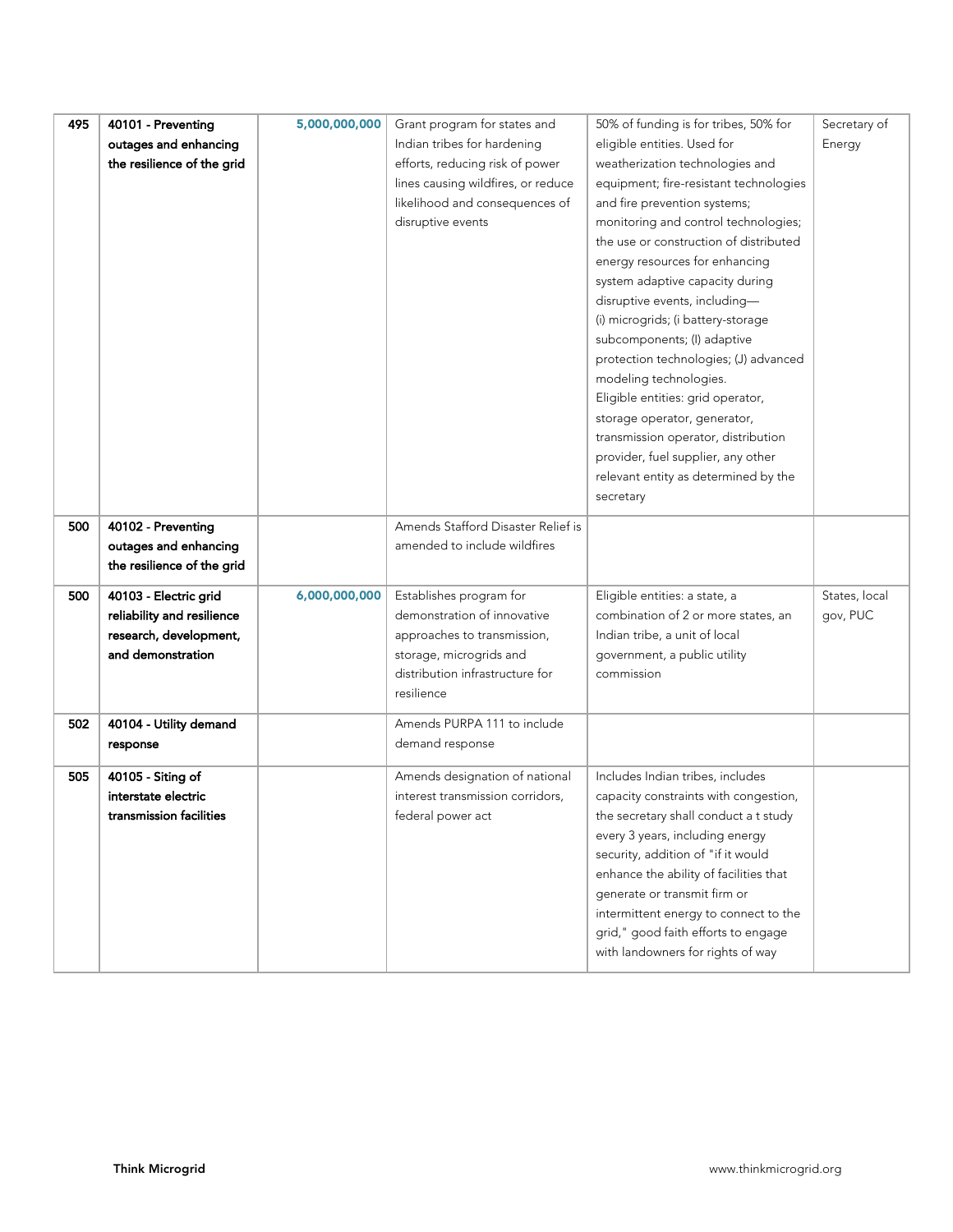| 506<br>512 | 40106 - Transmission<br>facilitation program<br>40107 - Deployment of<br>technologies to enhance<br>grid flexibility | 2,500,000,000<br>3,000,000,000 | Establishes a \$2.5 billion<br>revolving Transmission<br>Facilitation loan fund for<br>transmission facilities, including<br>microgrids<br>Expands SGIG to Include grid<br>flexibility, DER integration and<br>aggregation, energy storage,<br>smart grid, ability to redirect or | Eligible projects: constructing new or<br>replacing a transmission line,<br>increasing capacity of a transmission<br>line, connecting an isolated microgrid<br>to an existing transmission,<br>transmission, or telecommunications<br>infrastructure corridor. Eligible entities<br>are anyone with an eligible project<br>Eligible entities not clear             | Secretary of<br>Energy<br>Secretary of<br>Energy                                    |
|------------|----------------------------------------------------------------------------------------------------------------------|--------------------------------|-----------------------------------------------------------------------------------------------------------------------------------------------------------------------------------------------------------------------------------------------------------------------------------|--------------------------------------------------------------------------------------------------------------------------------------------------------------------------------------------------------------------------------------------------------------------------------------------------------------------------------------------------------------------|-------------------------------------------------------------------------------------|
|            |                                                                                                                      |                                | shut off power in case of extreme<br>weather, V2G tech                                                                                                                                                                                                                            |                                                                                                                                                                                                                                                                                                                                                                    |                                                                                     |
| 513        | 40108 - State energy<br>security plans                                                                               | <b>None specified</b>          | Provides financial assistance to<br>state energy security plans.                                                                                                                                                                                                                  | Financial assistance and creation of a<br>state energy plan, that propose<br>methods to secure the energy<br>infrastructure of the state against<br>physical and cybersecurity attacks,<br>mitigate supply disruptions, enhance<br>response to and recovery from<br>disruptions, ensure the state has<br>reliable, secure, and resilient energy<br>infrastructure. | States - State<br>governors<br>submit an<br>energy<br>security plan<br>to get funds |
| 516        | 40109 - State energy<br>program                                                                                      | 500,000,000                    | Funding to support state energy<br>plans, including to reduce carbon<br>emissions in transportation sector<br>and accelerate electrification of<br>all vehicle types                                                                                                              | Amendment to Collaborative<br>Transmission Siting section of Energy<br>Policy Act<br>Not subject to matching requirement                                                                                                                                                                                                                                           | <b>States</b>                                                                       |
| 518        | 40111 - Study of codes<br>and standards for use of<br>energy storage systems<br>across sectors                       |                                | DOE to conduct a study to<br>identify barriers, identify codes<br>that need revision; report within<br>18 months                                                                                                                                                                  | Use of emerging energy storage tech,<br>use cases such as V2G integration,<br>receive formal input from stakeholders                                                                                                                                                                                                                                               | Secretary of<br>Energy                                                              |
| 518        | 40112 - Demonstration of<br>electric vehicle battery<br>second-life applications<br>for grid services                |                                | The secretary shall carry out a<br>project to demonstrate second<br>life applications of EV batteries as<br>aggregated storage installations                                                                                                                                      | To demonstrate power safety and<br>reliability of the applications<br>demonstrated under the program,<br>demonstrate ability to provide<br>ancillary services, reduce peak loads,<br>increase acceptance of use of second<br>life batteries. Prioritize pairing with<br>multifamily affordable housing, senior<br>care, community health center                    |                                                                                     |
| 521        | 40121 - Enhancing grid<br>security through public-<br>private partnerships                                           |                                | DOE to conduct a program to<br>develop utility cybersecurity<br>capabilities, and create a report<br>on cybersecurity of distribution<br>systems within a year.                                                                                                                   | Prioritizes utilities with fewer available<br>resources                                                                                                                                                                                                                                                                                                            |                                                                                     |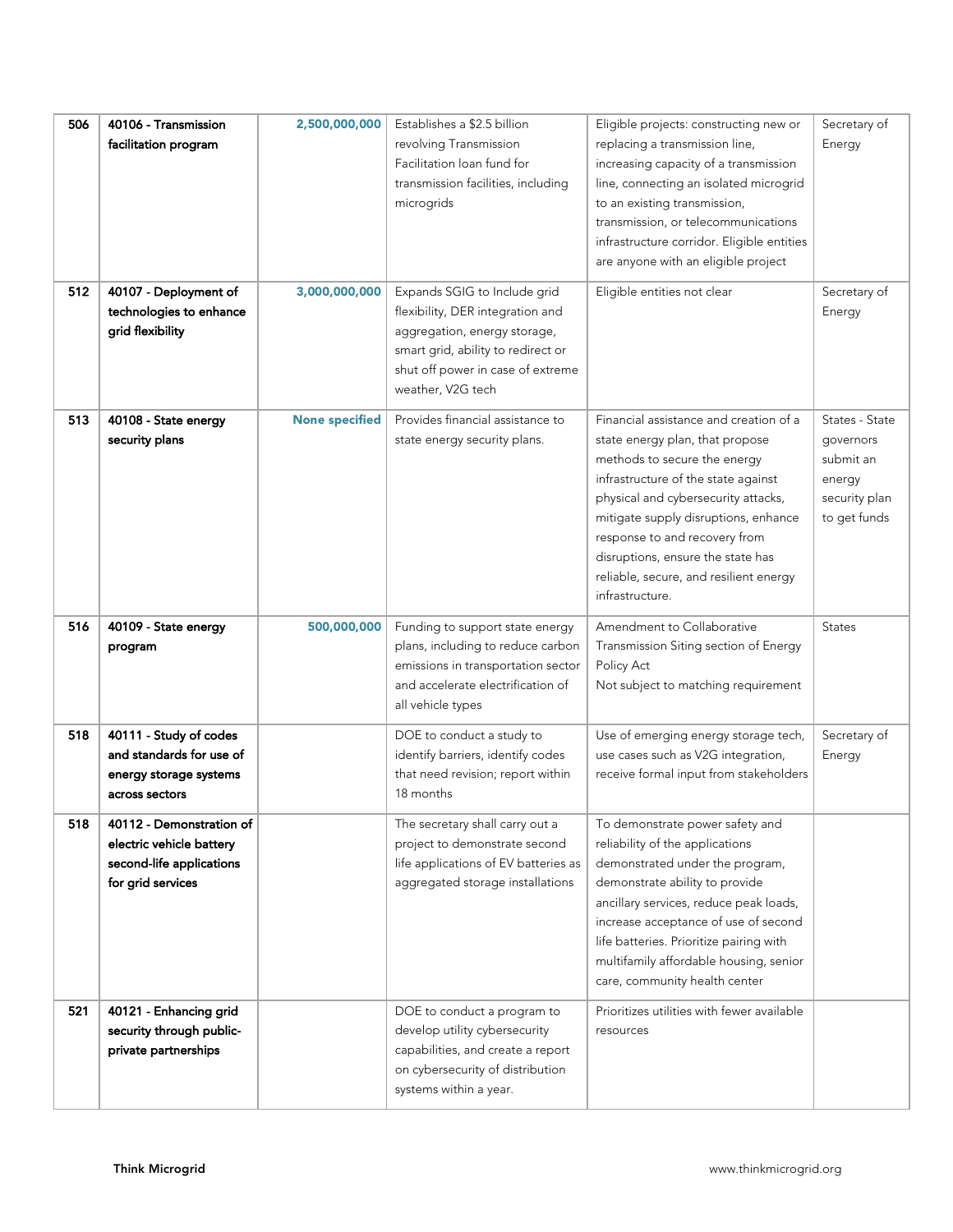| 522 | 40122 - Energy cyber<br>sense program                                                                         |               | DOE to create an energy<br>cybersecurity product test bed                                                                                                                                                                                                                  |                                                                                                                                                                                                                                                                                                                                                                                                                                                    |                        |
|-----|---------------------------------------------------------------------------------------------------------------|---------------|----------------------------------------------------------------------------------------------------------------------------------------------------------------------------------------------------------------------------------------------------------------------------|----------------------------------------------------------------------------------------------------------------------------------------------------------------------------------------------------------------------------------------------------------------------------------------------------------------------------------------------------------------------------------------------------------------------------------------------------|------------------------|
| 523 | 40123 - Incentives for<br>advanced cybersecurity<br>technology                                                |               | FERC, DOE, NERC, NARUC to<br>conduct a study on incentive<br>based rate treatments to<br>incentivize investment by utilities<br>in cybersecurity tech and<br>participation in threat sharing<br>programs.                                                                  | No later than 1 year after completion<br>of the study, said rate treatments<br>should be implemented                                                                                                                                                                                                                                                                                                                                               |                        |
| 525 | 40124 - Rural and<br>municipal utility<br>advanced cybersecurity<br>grant and technical<br>assistance program | 250,000,000   | Grant program to protect<br>against, detect, respond to, and<br>recover from cybersecurity<br>threats.                                                                                                                                                                     | Eligible entities: rural coops, munis,<br>utility owned by any subdivision of a<br>state, IOU <4000 GWh per year.<br>Prioritize critical infrastructure, limited<br>access to resources                                                                                                                                                                                                                                                            | Secretary of<br>Energy |
| 526 | 40125 - Enhanced grid<br>security                                                                             | 350,000,000   | DOE and other stakeholders to<br>conduct a program to develop<br>advanced cybersecurity<br>applications and tech, a program<br>to enhance and periodically test<br>the emergency response<br>capabilities of the department,<br>and a program to secure energy<br>networks |                                                                                                                                                                                                                                                                                                                                                                                                                                                    | Secretary of<br>Energy |
| 528 | 40126 - Cybersecurity<br>plan                                                                                 |               | DOE provisions on cybersecurity<br>for awards and funding                                                                                                                                                                                                                  |                                                                                                                                                                                                                                                                                                                                                                                                                                                    |                        |
| 535 | 40207 - Battery<br>processing and<br>manufacturing                                                            | 3,075,000,000 | Establishes a battery material<br>processing grant program to<br>support US battery manufacture                                                                                                                                                                            | Grants are \$50-100 million based on<br>project type, phase III Li-Ion recycling<br>price competition of \$10 million.<br>Eligible entities: universities, national<br>labs, fed research agency, state<br>research agency, nonprofit, industrial<br>entity, manufacturing entity, private<br>battery collection or recycling entity,<br>state or municipal government, battery<br>producer, battery retailer, consortium<br>of 2 or more entities | Secretary of<br>Energy |
| 543 | 40208 - Electric drive<br>vehicle battery recycling<br>and second-life                                        | 200,000,000   | DOE to conduct a RD&D<br>program of second life batteries,<br>study of viable market<br>opportunities within 1 year                                                                                                                                                        |                                                                                                                                                                                                                                                                                                                                                                                                                                                    | Secretary of<br>Energy |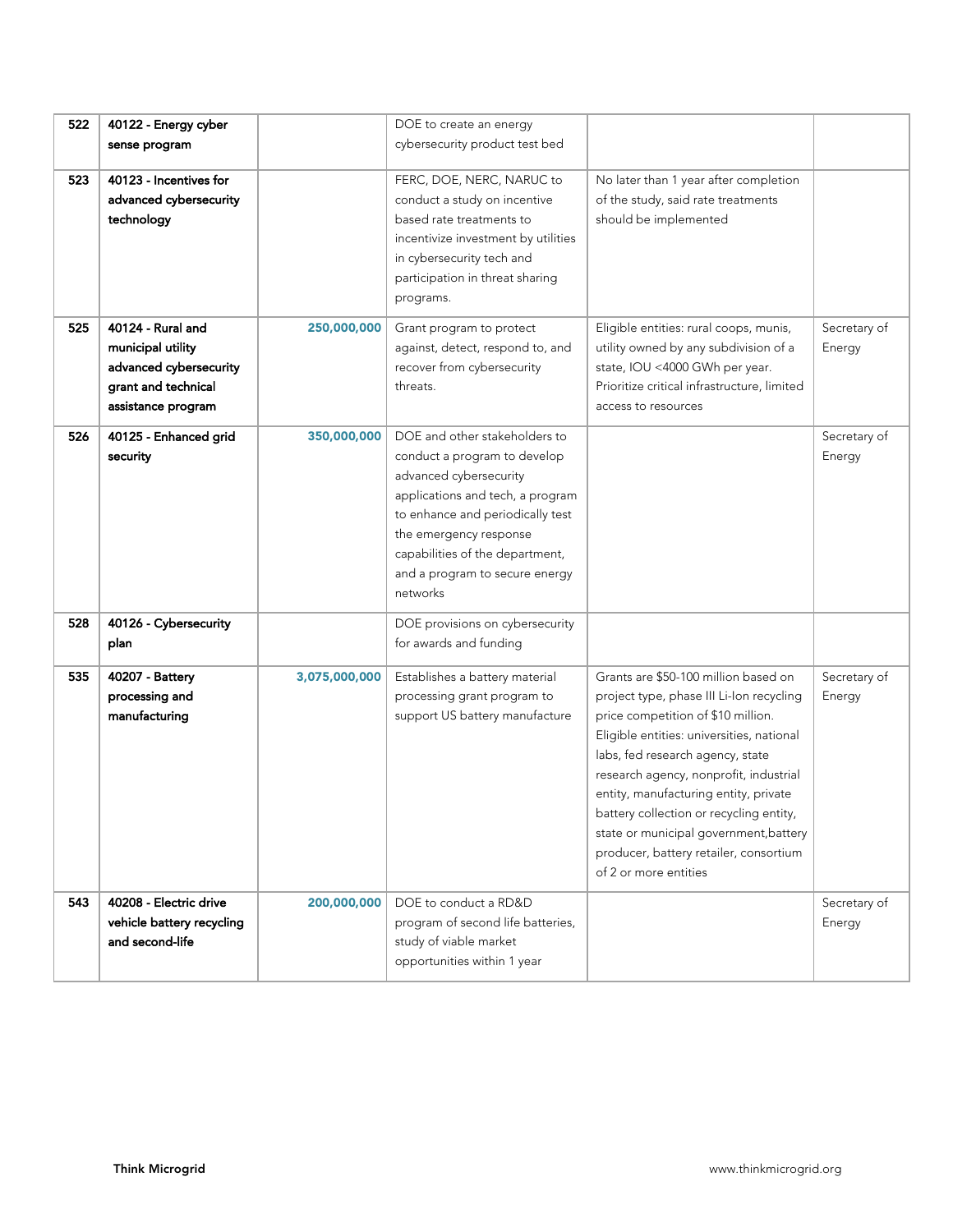| 547 | 40209 - Advanced energy     | 750,000,000   | Grant program to carry out         | Projects that re-equip an industrial or  | Secretary of  |
|-----|-----------------------------|---------------|------------------------------------|------------------------------------------|---------------|
|     | manufacturing and           |               | advanced energy projects           | manufacturing facility with equipment    | Energy        |
|     | recycling grant program     |               |                                    | designed to reduce the greenhouse        |               |
|     |                             |               |                                    | gas emissions of that facility           |               |
|     |                             |               |                                    | substantially below the greenhouse       |               |
|     |                             |               |                                    | gas emissions under current best         |               |
|     |                             |               |                                    | practices, as determined by the          |               |
|     |                             |               |                                    |                                          |               |
|     |                             |               |                                    | Secretary, through the installation      |               |
|     |                             |               |                                    | of-(I) low- or zero-carbon process       |               |
|     |                             |               |                                    | heat systems; (II) carbon capture,       |               |
|     |                             |               |                                    | transport, utilization, and storage      |               |
|     |                             |               |                                    | systems; (III) technology relating to    |               |
|     |                             |               |                                    | energy efficiency and reduction in       |               |
|     |                             |               |                                    | waste from industrial processes; or (IV) |               |
|     |                             |               |                                    | any other industrial technology that     |               |
|     |                             |               |                                    | significantly reduces greenhouse gas     |               |
|     |                             |               |                                    | emissions, as determined by the          |               |
|     |                             |               |                                    | Secretary                                |               |
| 555 | 40211 - 21st century        |               | Establishes a workforce advisory   |                                          |               |
|     |                             |               | board                              |                                          |               |
|     | workforce advisory board    |               |                                    |                                          |               |
| 605 | 40401 - Department of       |               | Expands DOE Loan Programs          |                                          |               |
|     | <b>Energy Loan Programs</b> |               |                                    |                                          |               |
|     |                             |               |                                    |                                          |               |
| 623 | 40502 - Energy efficiency   | 250,000,000   | <b>Building retrofits</b>          | Primarily energy efficiency              | <b>States</b> |
|     | revolving loan fund         |               |                                    |                                          |               |
|     | capitalization grant        |               |                                    |                                          |               |
|     | program                     |               |                                    |                                          |               |
| 699 | 41001 - Energy storage      | 505,000,000   | DOE to conduct energy storage      |                                          | Secretary of  |
|     | demonstration projects      |               | demonstration pilot grant          |                                          | Energy        |
|     |                             |               | program and long duration          |                                          |               |
|     |                             |               | demonstration initiative and joint |                                          |               |
|     |                             |               | program.                           |                                          |               |
|     |                             |               |                                    |                                          |               |
| 699 | 41002 - Advanced            | 3,211,000,000 | Funding for advanced reactor       |                                          | Secretary of  |
|     | reactor demonstration       |               | demonstrations                     |                                          | Energy        |
|     | program                     |               |                                    |                                          |               |
| 824 | 70203 - Establishment of    |               | Establishes a commission to        | Seeking non federal representatives      |               |
|     | commission                  |               | study wildfire prevention and      | from utility industry, stakeholders with |               |
|     |                             |               | rehabilitation                     | expertise in wildfires                   |               |
|     |                             |               |                                    |                                          |               |
| 844 | 70612 - State and local     | 1,000,000,000 | Grant program for states and       | Eligible entities: state or tribal       | Secretary of  |
|     | cybersecurity grant         |               | Indian tribes for cybersecurity    | government                               | Energy        |
|     | program                     |               |                                    |                                          |               |
|     |                             |               |                                    |                                          |               |
| 893 | 71101 - Clean school bus    | 1,000,000,000 | Grant program for low emission     | Eligible recipients: Local state         | EPA           |
|     | program                     |               | and zero-emission school buses     | government entities responsible for      |               |
|     |                             |               |                                    | providing school bus service, eligible   |               |
|     |                             |               |                                    | contractors, nonprofit school            |               |
|     |                             |               |                                    | transportation association, Indian       |               |
|     |                             |               |                                    |                                          |               |